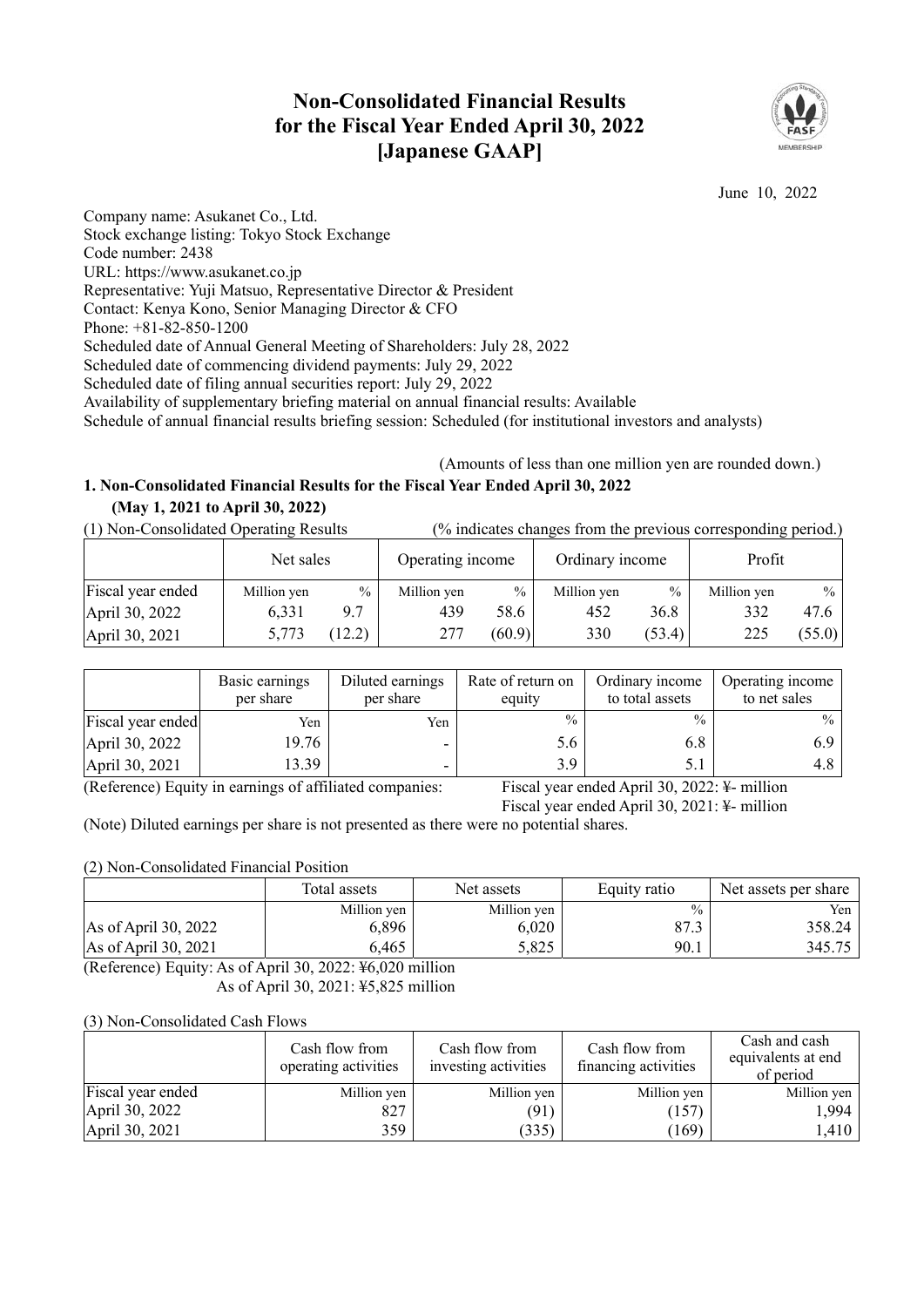## **2. Dividends**

|                                                    |                                            |      | Annual dividends | Total    | Dividend | Dividends             |                 |                  |
|----------------------------------------------------|--------------------------------------------|------|------------------|----------|----------|-----------------------|-----------------|------------------|
|                                                    | 1st<br>quarter-end quarter-end quarter-end | 2nd  | 3rd              | Year-end | Total    | dividends<br>(Annual) | payout<br>ratio | to<br>net assets |
|                                                    | Yen                                        | Yen  | Yen              | Yen      | Yen      | Million yen           | $\frac{0}{0}$   | $\frac{0}{0}$    |
| Fiscal year ended<br>April 30, 2021                | $\overline{\phantom{0}}$                   | 0.00 | ۰                | 7.00     | 7.00     | 117                   | 52.3            | 2.0              |
| Fiscal year ended<br>April 30, 2022                | $\overline{\phantom{0}}$                   | 0.00 |                  | 7.00     | 7.00     | 117                   | 35.4            | 2.0              |
| Fiscal year ending<br>April 30, 2023<br>(Forecast) | $\overline{\phantom{0}}$                   | 0.00 | -                | 8.00     | 8.00     |                       | 38.7            |                  |

## **3. Non-Consolidated Financial Results Forecast for the Fiscal Year Ending April 30, 2023 (May 1, 2022 to April 30, 2023)**

(% indicates changes from the previous corresponding period.)

|                     | Net sales   |               | Operating income |            | Ordinary income |      | Profit      |               | Basic earnings<br>per share |
|---------------------|-------------|---------------|------------------|------------|-----------------|------|-------------|---------------|-----------------------------|
|                     | Million yen | $\frac{0}{0}$ | Million yen      | $\%$ 1     | Million yen     | $\%$ | Million yen | $\frac{0}{0}$ | Yen                         |
| Full year<br>$\sim$ | 6,890       | 8.8           | 450              | າາ<br>د. ک | 490             | 8.2  | 348         | 4.6           | 20.68<br>$\cdots$           |

As the Company manages its financial results at an annual base, the financial results forecast for the first half is not disclosed.

## **\* Notes:**

- (1) Changes in accounting policies, changes in accounting estimates and retrospective restatement
	- 1) Changes in accounting policies due to the revision of accounting standards: Yes
	- 2) Changes in accounting policies other than 1) above: No
	- 3) Changes in accounting estimates: No
	- 4) Retrospective restatement: No
- (2) Total number of issued shares (common shares)
	- 1) Total number of issued shares at the end of the period (including treasury shares): April 30, 2022: 17,464,000 shares April 30, 2021: 17,464,000 shares
	- 2) Total number of treasury shares at the end of the period: April 30, 2022: 657,657 shares April 30, 2021: 615,057 shares
	- 3) Average number of shares during the period: Fiscal year ended April 30, 2022: 16,841,606 shares Fiscal year ended April 30, 2021: 16,845,874 shares

\* These financial results are outside the scope of audit by a certified public accountant or an audit corporation.

## \* Explanation of the proper use of financial results forecast and other notes

The earnings forecasts and other forward-looking statements herein are based on information currently available to the Company and certain assumptions that the Company believes are reasonable, and actual results may differ significantly from these forecasts due to a wide range of factors.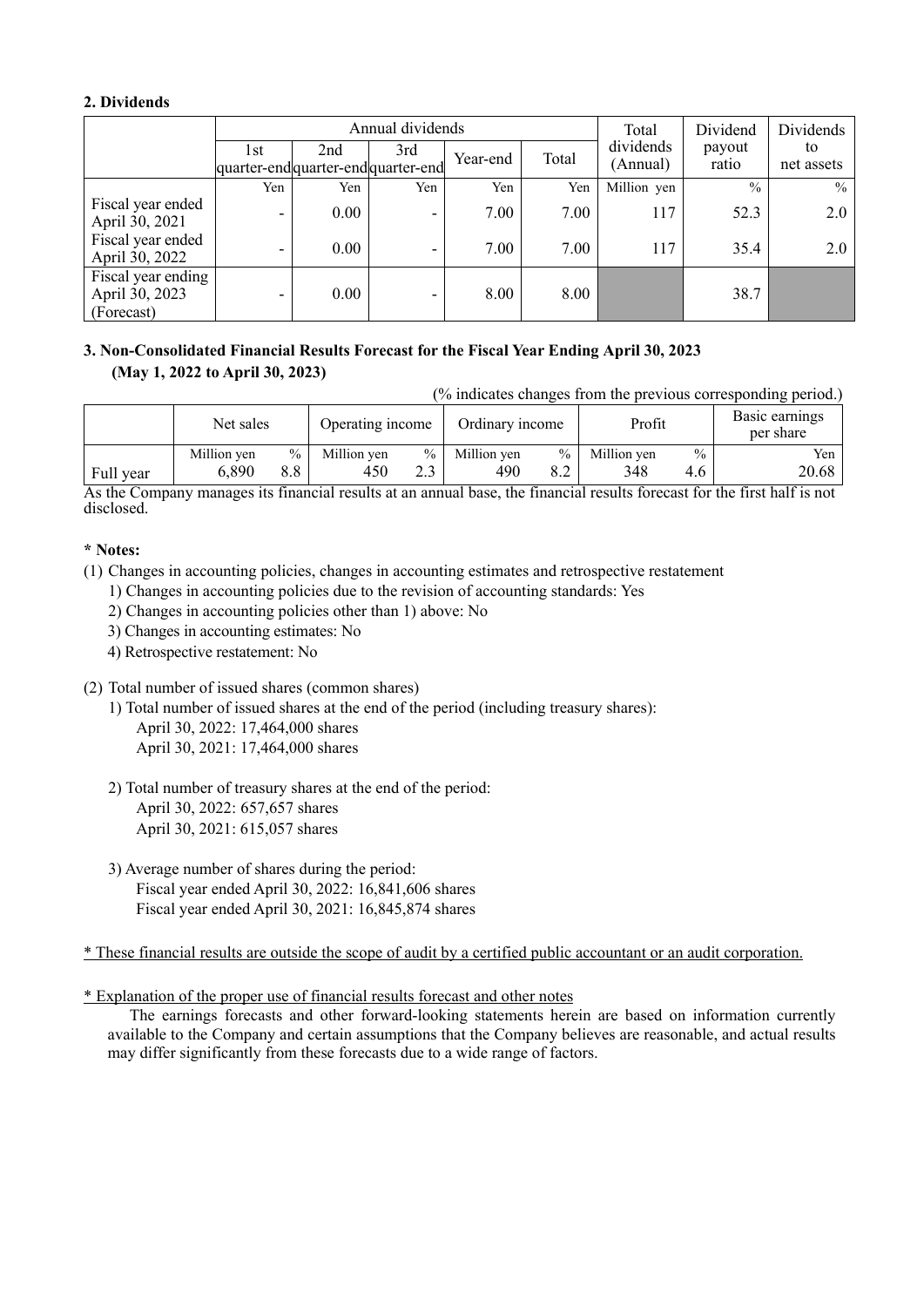#### **4. Overview of Business Results**

(1) Overview of Business Results for this Fiscal Year

During this fiscal year, as the effects of the coronavirus pandemic still show no signs of ending, there were nonetheless signs of a return to regular economic activity as vaccinations and other infection countermeasures became widely available. However factors such as rising raw material prices caused by a global semiconductor shortage and supply chain disruptions, and the crisis in Ukraine, continue to make for an uncertain future.

Asukanet operates three business areas, each with different positioning and characteristics. They are (1) the funeral business, which adds digital processing and remote output services for photos of the deceased to a funeral business that is largely unaffected by economic trends, (2) the photo book business, which provides ideas for new photo output methods that allow users to create complete photo collections beginning from just a single book, and (3) the aerial display business, which is utilizing unique, recently-developed technologies aiming to create a new market and achieve dreams.

In January 2022, we invested in a venture fund which invests primarily in the key growth areas of XR and 3D.

Beginning from the previous fiscal year, the memorial design business was renamed the funeral business, the personal publishing business was renamed the photo book business, and the aerial imaging business was renamed the aerial display business.

Following is an overview of the business results for each segment. The result figures for each segment include internal intersegment sales.

#### (Funeral business)

In this business, although funerals continue to be reduced in size as a result of the coronavirus pandemic, there was an increase in the holding of funerals themselves compared to the same period in the previous year. Revenue from our primary business area – processing photos of the deceased – resulted in greater growth than was initially projected. In addition to the steady acquisition of new contracts through effective marketing utilizing our focus restoration technology, this was a result of the increasing number of funerals held nationwide. As a result, there was a steady increase in sales from hardware and frames, paper, and other supplies.

Programs in this area involved strengthening the functions of our "tsunagoo" DX service for the funeral industry, including the release of "tsunagoo AFTER" – a service that is useful during the coronavirus pandemic when numbers of funeral attendees are limited. We also worked to expand sales, and as a result saw large growth in the use of our services. We also established links with services aimed at resolving inheritance, real estate, and other problems which the bereaved are facing.

In terms of income, there was an increase in expenses including higher PR expenses, transportation costs, and supply costs resulting from participation in exhibitions. However factors such as higher sales and a higher operating rate at our operations center resulted in growth in segment income. On the other hand, as a result of the increase in the use of our services for processing photos of the deceased, the operations center became overloaded during the peak season and we are now working to improve our operations including with the addition of more personnel.

As a result, sales were 2,773,460 thousand yen (111.3% year-on-year), and segment income was 713,054 thousand yen (115.6% year-on-year).

#### (Photo book business)

This business operates *AsukaBook* for the professional photography market in Japan, and *MyBook* for the general Japanese consumer market. We are also engaged in OEM supply of photo albums and photo prints based on photos that were taken with smartphones.

In the domestic professional photographers market, although our primary product of wedding photo albums continues to be severely affected by wedding ceremony delays, especially in urban areas, as well as smaller wedding sizes and other effects from the coronavirus pandemic, weddings incorporating measures to prevent coronavirus infections were held, primarily in rural areas, and the market recovered better than expected. Therefore, there was steady growth in sales of photo albums for studios, and sales were higher than the same period in the previous fiscal year. In addition, in order to adapt to the pandemic environment, we endeavored to revitalize the market by expanding our online seminars, conducting online and video streaming, and holding events such as "life-size photo contests".

The general domestic consumer market continues to face difficult conditions of reduced opportunities and demand for photo books resulting from the effects of voluntary restrictions on activities such as traveling and events due to the coronavirus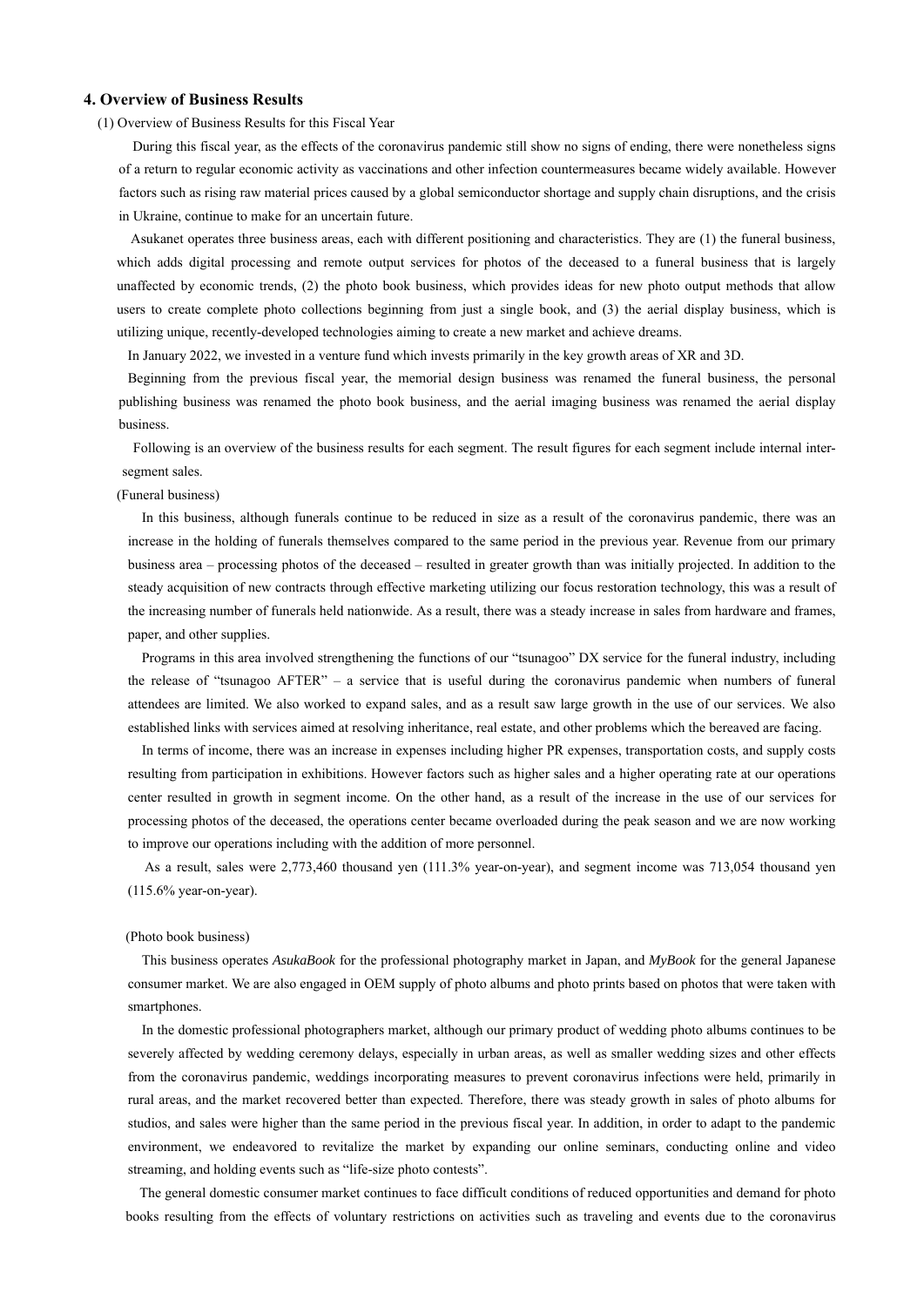pandemic. The same trends can be seen in "My Book" and OEM supply as well. Despite the difficult conditions, we worked to stimulate demand through various campaigns, the use of SNS, and other means. We also conducted promotions for our on-site photo shooting service with a life-size photo album from the Tokyo area.

As a result, although sales for the general consumer market were difficult, we were able to steadily grow sales in the professional photographer market thanks to a faster recovery in the wedding market and strong sales of photo albums for studios.

In terms of profit and loss, although there were large increases in the cost of raw materials, advertising expenses, and in travel expenses, we saw a large increase in segment income resulting from our success in controlling general expenses, such as delivery expense and rent, and in increasing the operating rate of our factory.

As a result, sales were 3,410,229 thousand yen (108.0% year-on-year), and segment income was 644,083 thousand yen (136.7% year-on-year).

#### (Aerial display business)

This business is aiming to create a market through new image and video expressions utilizing aerial imaging technologies. We are developing, manufacturing, and selling both glass and plastic "ASKA3D plates" that utilize our original technologies to project images in mid-air.

In the area of marketing, we are carrying out sales centered on our Marketing Division in Japan, and centered on our agents overseas. In Japan, we have been steadily extending our record, including successful sales of products for signage applications, use by local governments, and demonstration tests at convenience stores and apartment buildings. Overseas, the effects of the coronavirus pandemic have continued for longer than was predicted at the start of the year. Sales activities at our agents and sales support from our company were subjected to large restrictions, and activity was particularly difficult in the China market. As a result, we were forced to accept delays to promising potential orders, resulting in adverse effects on sales growth. As for exhibitions, we exhibited in three countries based on cooperation with our overseas agents, though there were no opportunities to participate in exhibitions in Japan.

In the areas of production and development, we are working to stabilize production and improve yield for both glass and plastic plates. In particular, we accelerated the production of larger-size plates with new production equipment by outsourcing production operations. At the technical development center, we are challenging ourselves to achieve internal production of glass plates, and have expanded both floor space and the number of production machines. We are working for stable production of the basic mid-size plates.

In terms of expenses, in addition to an increase in advance expenses related to our technical development center, there were increases in other expenses including research and development expenses for larger outsourced ASKA3D plates, patentrelated expenses, and travel and transportation expenses.

As a result, sales were 148,116 thousand yen (119.2% year-on-year), and segment loss was 352,037 thousand yen (compared to a loss of 272,628 thousand yen in the same period of the previous fiscal year).

As results of the above, sales were 6,331,332 thousand yen (109.7% compared to the same period of the previous fiscal year). In terms of income, the increase in segment income in the funeral business and the photo book business resulted in ordinary income of 452,715 thousand yen (136.8% compared to the same period of the previous fiscal year) and net income was 332,810 thousand yen (147.6% compared to the same period of the previous fiscal year).

#### (2) Overview of the Financial Status during this Fiscal Year

(Overall situation)

Total assets at the end of this fiscal year increased by 430,885 thousand yen to reach 6,896,235 thousand yen. This increase was primarily due to an increase in cash and deposits of 184,089 thousand yen and an increase in inventory of 150,940 thousand yen. The equity ratio also decreased by 2.8 points from the end of the previous fiscal year to reach 87.3%.

#### (Current assets)

Current assets at the end of this fiscal year increased by 362,341 thousand yen from the end of the previous fiscal year to reach 3,433,537 thousand yen. This increase was primarily due to an increase in cash and deposits of 184,089 thousand yen and an increase in inventory of 150,940 thousand yen.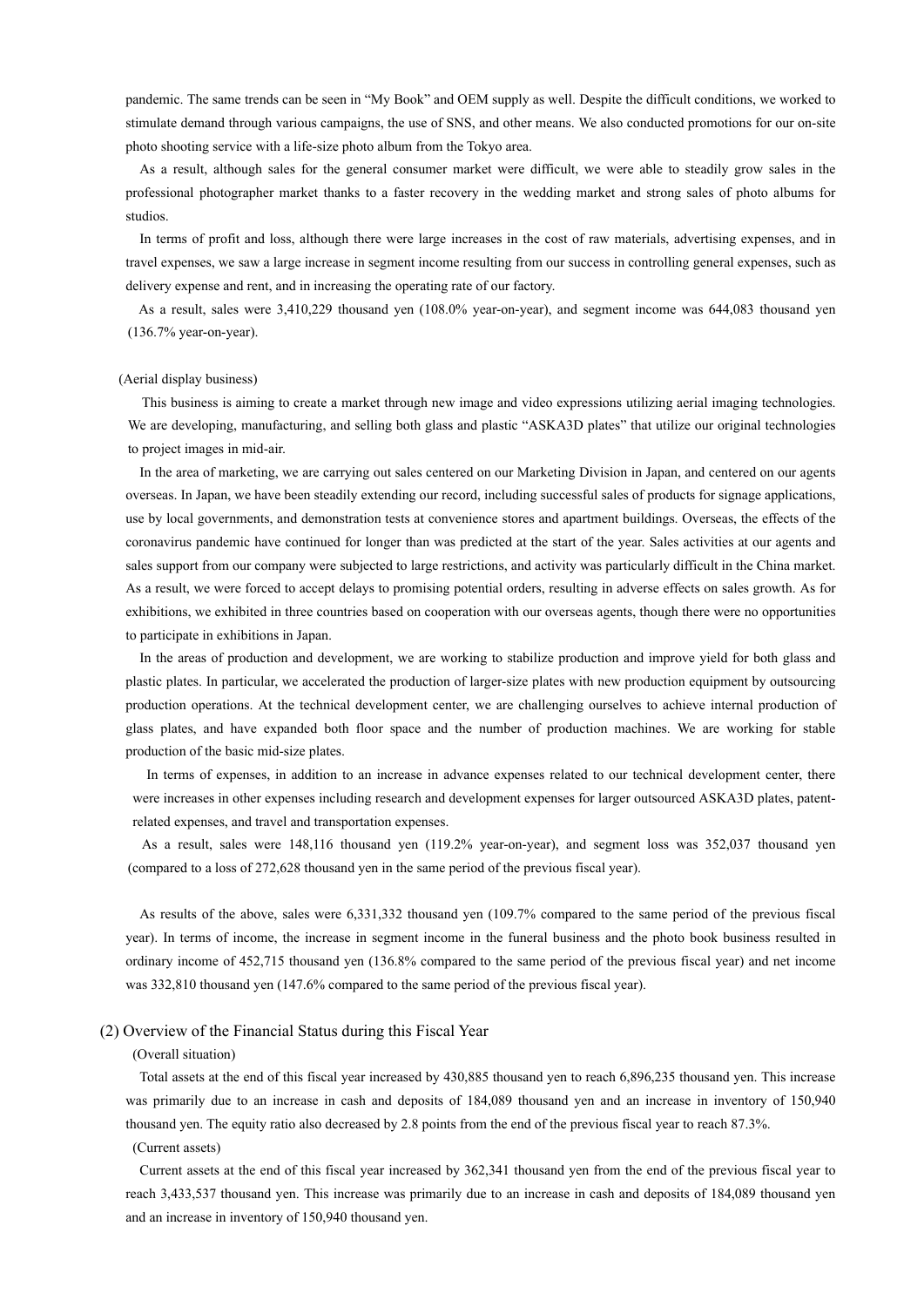#### (Fixed assets)

Fixed assets at the end of this fiscal year increased by 68,544 thousand yen to reach 3,462,698 thousand yen. This increase was primarily due to an increase in machinery and equipment of 54,695 thousand yen and an increase in investment securities of 54,233 thousand yen.

### (Current liabilities)

Current liabilities at the end of this fiscal year increased by 231,465 thousand yen from the end of the previous fiscal year to reach 864,587 thousand yen. This increase was primarily due to an increase of 50,742 thousand yen in accounts payable and an increase of 116,000 thousand yen in income taxes payable.

#### (Fixed liabilities)

Fixed liabilities at the end of this fiscal year increased by 4,233 thousand yen from the end of the previous fiscal year to reach 10,862 thousand yen.

#### (Net assets)

Net assets at the end of this fiscal year increased by 195,186 thousand yen from the end of the previous fiscal year to reach 6,020,785 thousand yen. This increase was primarily due to an increase of 214,867 thousand yen in retained earnings.

#### (3) Overview of cash flows in this fiscal year

Cash and cash equivalents (hereafter referred to as "Funds") at the end of this fiscal year increased by 584,089 thousand yen from the end of the previous fiscal year to reach 1,994,178 thousand yen due to an increase in net income and a shift from longterm deposit into short-term deposit.

(Cash flows from operating activities)

Net Funds acquired as a result of operating activities during this fiscal year were 827,132 thousand yen (compared to 359,336 thousand yen acquired during the previous fiscal year). The primary factors affecting this result were pre-tax net income of 452,043 thousand yen and depreciation expenses of 468,455 thousand yen.

(Cash flows from investing activities)

Net Funds expended as a result of investment activities during this fiscal year were 91,260 thousand yen (compared to 335,819 thousand yen expended during the previous fiscal year). This was primarily due to the acquisition of 370,085 thousand yen in tangible fixed assets and the acquisition of 65,510 thousand yen in intangible assets, while there was also the return of 400,000 thousand yen from long-term deposits.

(Cash flows from financing activities)

Net Funds expended as a result of financing activities during this fiscal year were 157,761 thousand yen (compared to 169,864 thousand yen expended during the previous fiscal year). This was primarily due to the payment of 118,502 thousand yen in dividends.

#### (4) Future Outlook

Information about the future outlook and about the risks associated with the coronavirus pandemic is provided below. Beginning from the fiscal year ended April 30, 2022, the memorial design business was renamed the funeral business, the personal publishing business will be renamed the photo book business, and the aerial imaging business will be renamed the aerial display business.

With the prolonged economic slowdown resulting from the coronavirus pandemic, and the growing uncertainty resulting from factors including the semiconductor shortage and the crisis in Ukraine, continuing difficult economic conditions are expected during the coming fiscal year.

Our company is operating a business that is consistent with the current times in which services are customized to meet individual needs even for minimum lot sizes, and aims to capture stable demand. We have constructed strong business models in both the funeral business and photo book business, and despite the effects of the coronavirus pandemic, we are experiencing an ongoing recovery in sales. In the aerial display business where we are challenging ourselves and working to create a new market, more time has been required to achieve profitability than we initially expected. However there has been strong interest in the use of aerial imaging operations, and we will make use of this opportunity to expand this business. We will also continue to challenge ourselves in the development of new business and services.

The coronavirus pandemic has had a large effect on society, and there is the possibility that customer needs in our areas of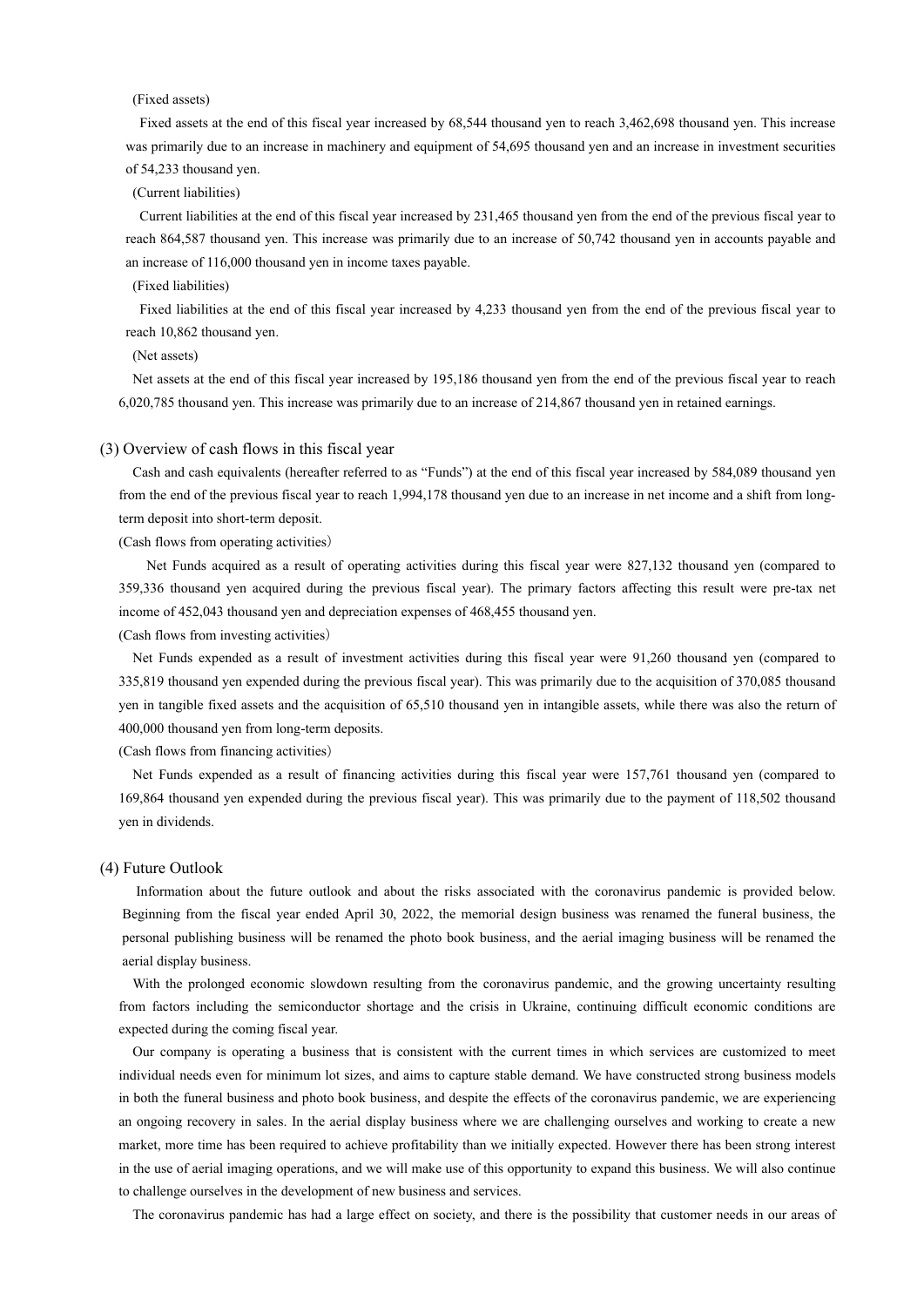business may undergo large permanent changes. We recognize that it is important to develop products and services that can respond quickly to such changes in customer needs.

The following constitute the basis for the expected effects of the COVID-19 outbreak on each business area and the results forecast for the fiscal year ending April 30, 2023.

In the funeral business, funerals are currently small in size and sales of funeral production tools and related products have declined. We are expecting that funeral formats will return to normal, however sales of those funeral products will still be weak. In the photo book business, orders for the wedding albums that are our main product in the professional photographer market seem to have started recovering. We are anticipating that these conditions will not reach the level prior to coronavirus pandemic. The environment in the consumer market will be negative until the second quarter of the fiscal year ending April 30, 2023, with fewer opportunities for photography as people refrain from traveling and attending events. In the aerial display business, although our marketing activities were restricted due to issues such as the need to refrain from business travel, particularly overseas business travel, we will become active again starting from the fiscal year ending April 30, 2023. However, the market in China may continue to be limited.

Based on these difficult conditions, we will be taking the following actions in each business area.

In the funeral business, we will prominently promote the superiority that comes from our strength in image processing technologies and the application of focus correction tools utilizing the latest technologies in order to develop new customers and increase unit prices for existing customers. At the same time, as a result of the overload on the operations center that is responsible for image processing, we have accepted a lower gross profit margin and will increase the number of personnel. We will continue to make our "tsunagoo" DX service for the funeral industry more attractive, for example by linking it with real estate and inheritance services.

In the photo book business, we will continue to challenge ourselves in new markets such as architectural photography and studio photography. At the same time, we will launch new products and conduct online seminars for the professional photographer market, aiming to deepen our connections with customers. In the consumer market, we will collaborate with onlocation shooting and introduce new services.

In the aerial display business, we will expand sales of both glass and plastic ASKA3D plates, especially glass ASKA3D plates for major customers. In term of sales, we will participate in four exhibitions in Japan and overseas to boost our sales activities. In production areas, we will work to stabilize production and develop large-size plates for outsourced production of ASKA3D plates. At our technical development center, we will work to establish bonding technologies and aim for rapid marketing of plates up to medium size.

Based on the above, in the forecast for the year ending April 30, 2023, while we expect sales of each segment to increase, an increase in operators in the funeral business, higher R&D expenses at the technical development center in the aerial display business, and increases in advertising expenses due to participation in exhibitions for each business need to be taken into account. Therefore, we are forecasting sales of 6,890 million yen (108.8% compared to the previous year), operating income of 450 million yen (102.3%), ordinary income of 490 million yen (108.2%), and net income of 348 million yen (104.6%).

Although we have incorporated the above assumptions regarding changes and effects on demand resulting from the coronavirus pandemic, there are many uncertain elements, and any change in these assumed conditions potentially may also affect the business forecast. The aerial display business and other new business areas also involve technological research and marketing that we have not engaged in before, and many uncertain elements are involved in its commercialization.

Note: The above forecast was created based on information available at the time this material was released, and actual results may differ from the forecast values due to a variety of factors.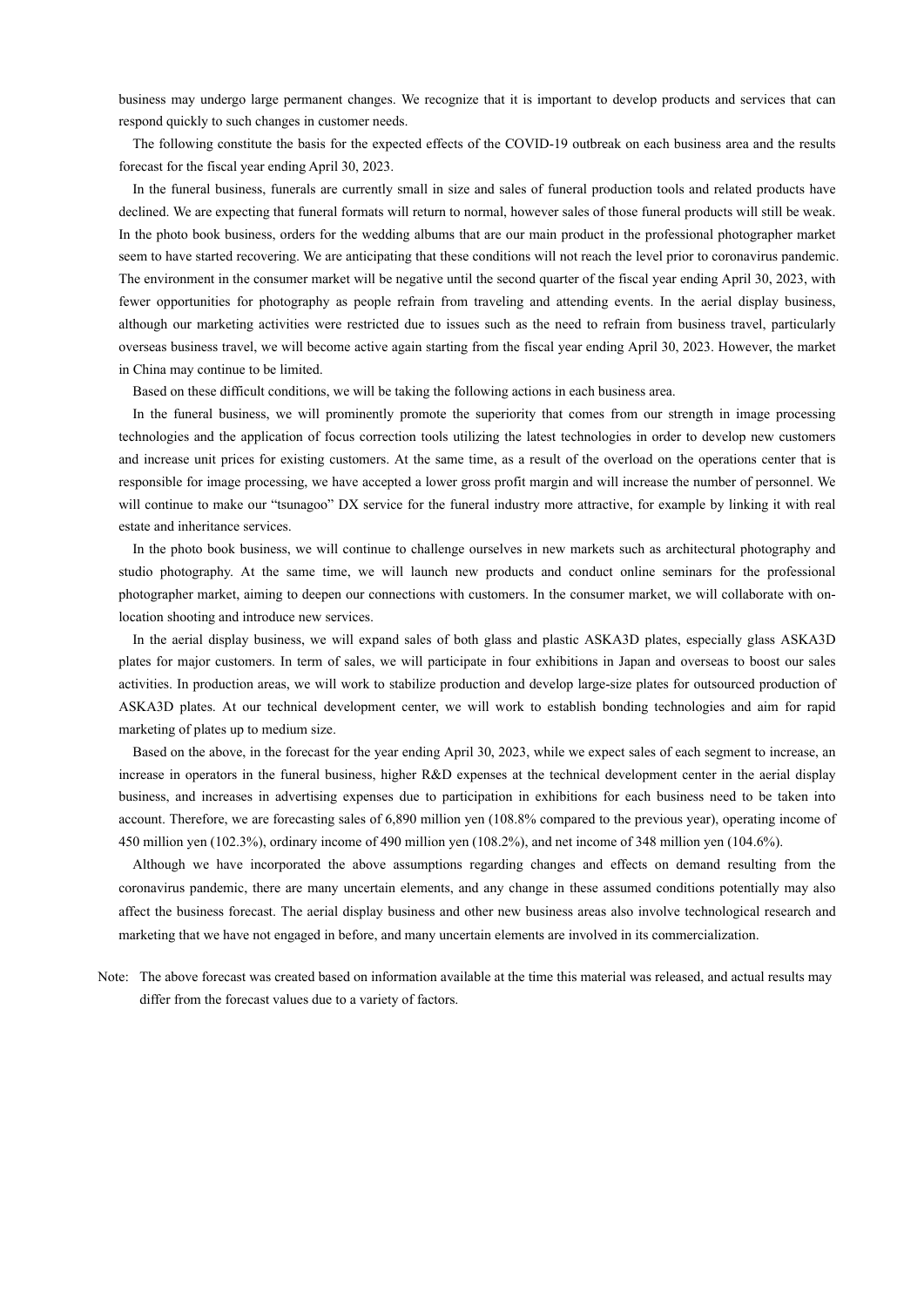## **5**.**Financial Statements for the Fiscal Year**

(1) Balance sheet

|                                                                     |                                                | (Units: $1,000s$ yen)                         |
|---------------------------------------------------------------------|------------------------------------------------|-----------------------------------------------|
|                                                                     | Previous fiscal year<br>(Ended April 30, 2021) | Current fiscal year<br>(Ended April 30, 2022) |
| Asset                                                               |                                                |                                               |
| Current assets                                                      |                                                |                                               |
| Cash and deposits                                                   | 1,815,088                                      | 1,999,178                                     |
| Accounts receivable-trade                                           | 775,996                                        | 836,041                                       |
| Merchandise and products                                            | 220,028                                        | 304,090                                       |
| Work in progress                                                    | 99,800                                         | 169,022                                       |
| Raw materials and supplies                                          | 86,770                                         | 84,426                                        |
| Prepaid expenses                                                    | 32,011                                         | 40,156                                        |
| Advanced payment                                                    |                                                | 1,411                                         |
| Others                                                              | 45,718                                         | 2,021                                         |
| Allowance for doubtful accounts                                     | (4,218)                                        | (2,810)                                       |
| Total current assets                                                | 3,071,195                                      | 3,433,537                                     |
| Fixed assets                                                        |                                                |                                               |
| Tangible fixed assets                                               |                                                |                                               |
| Building                                                            | 1,448,017                                      | 1,483,173                                     |
| Accumulated depreciation                                            | (518,700)                                      | (576, 543)                                    |
| Buildings, net                                                      | 929,317                                        | 906,630                                       |
| Structures                                                          | 26,606                                         | 26,606                                        |
| Accumulated depreciation                                            | (14, 042)                                      | (15,207)                                      |
| Structures, net                                                     | 12,563                                         | 11,399                                        |
| Machinery and equipment                                             | 1,769,091                                      | 1,852,725                                     |
| Accumulated depreciation                                            | (1,301,195)                                    | (1,330,132)                                   |
| Machinery and equipment, net                                        | 467,896                                        | 522,592                                       |
| Vehicles                                                            | 2,182                                          | 9,369                                         |
| Accumulated depreciation                                            | (1,111)                                        | (2,267)                                       |
| Vehicles, net                                                       | 1,071                                          | 7,102                                         |
| Tools, equipment, and fixtures                                      | 452,384                                        | 481,776                                       |
| Accumulated depreciation                                            | (269, 114)                                     | (339, 202)                                    |
| Tools, equipment, and fixtures, net                                 | 183,270                                        | 142,574                                       |
|                                                                     | 844,060                                        | 844,060                                       |
| Land<br>Construction in progress                                    | 16,176                                         | 22,691                                        |
| Total tangible fixed assets                                         | 2,454,356                                      | 2,457,050                                     |
|                                                                     |                                                |                                               |
| Intangible fixed assets<br>Patents etc.                             | 10,165                                         | 6,686                                         |
| Software                                                            | 213,201                                        | 198,404                                       |
| Others                                                              | 1,375                                          | 3,350                                         |
|                                                                     |                                                |                                               |
| Total intangible fixed assets<br>Total investments and other assets | 224,742                                        | 208,440                                       |
|                                                                     |                                                |                                               |
| Investment securities                                               | 533,204                                        | 587,437                                       |
| Capital                                                             | 10                                             | 10                                            |
| Long term advanced payments                                         | 12,315                                         | 10,302                                        |
| Deferred tax assets                                                 | 96,303                                         | 120,907                                       |
| Others                                                              | 73,220                                         | 78,548                                        |
| Total investment and others                                         | 715,054                                        | 797,206                                       |
| Total fixed assets                                                  | 3,394,153                                      | 3,462,698                                     |
| Total assets                                                        | 6,465,349                                      | 6,896,235                                     |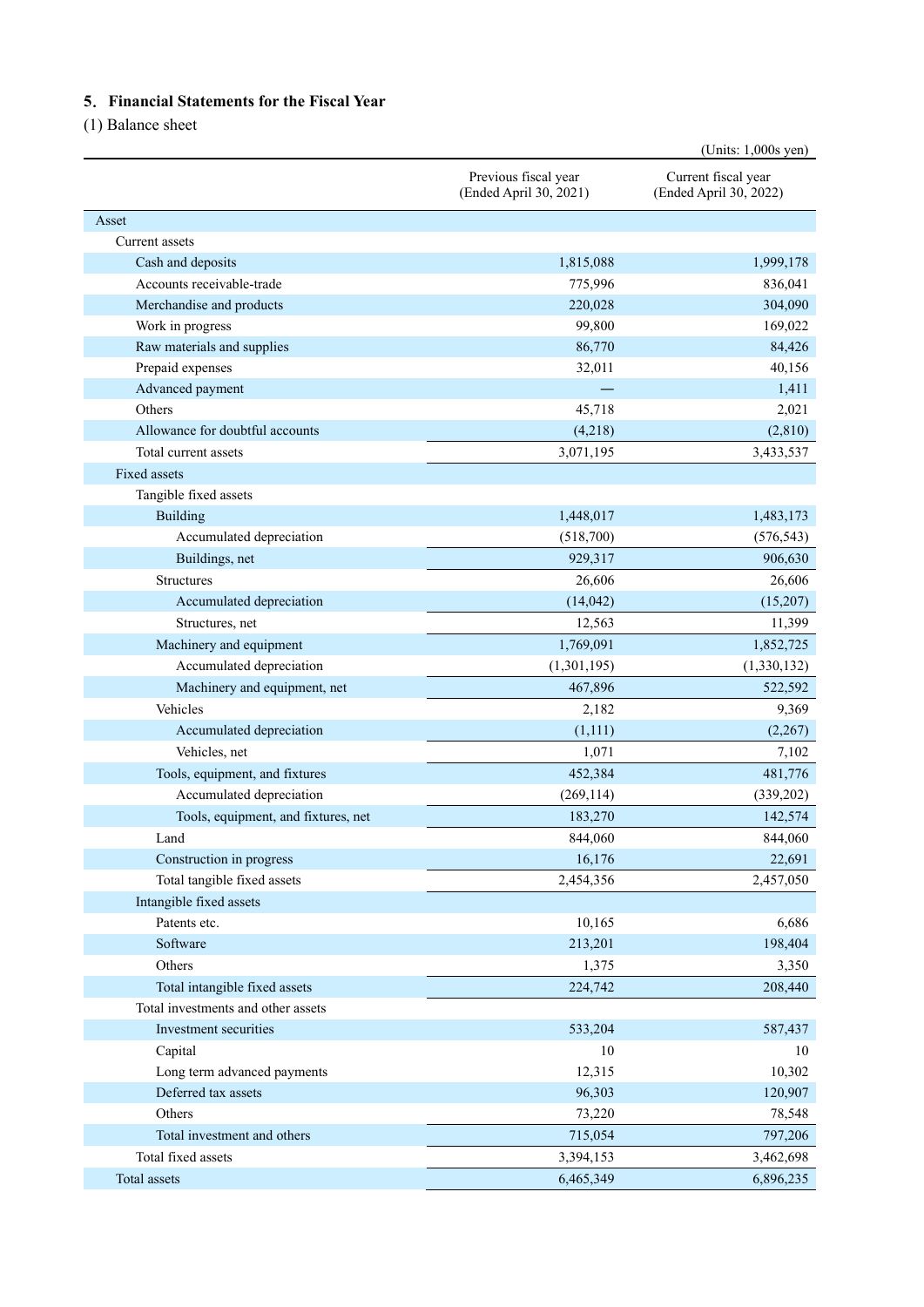|                                                          |                                                | (Units: 1000s yen)                            |
|----------------------------------------------------------|------------------------------------------------|-----------------------------------------------|
|                                                          | Previous fiscal year<br>(Ended April 30, 2021) | Current fiscal year<br>(Ended April 30, 2022) |
| Liabilities                                              |                                                |                                               |
| Current liabilities                                      |                                                |                                               |
| Accounts payable-trade                                   | 163,342                                        | 182,892                                       |
| Accounts payable-other                                   | 146,716                                        | 197,458                                       |
| Accrued expenses                                         | 81,929                                         | 84,215                                        |
| Income taxes payable                                     | 15,400                                         | 131,400                                       |
| Advance payments                                         | 15,766                                         | 12,360                                        |
| Deposits                                                 | 18,552                                         | 26,347                                        |
| Provision for bonuses                                    | 153,650                                        | 161,620                                       |
| Officer retirement benefits                              | 37,763                                         | 68,292                                        |
| Others                                                   | 633,121                                        | 864,587                                       |
| <b>Fixed liabilities</b>                                 |                                                |                                               |
| Provision for retirement benefits                        | 5,351                                          | 5,351                                         |
| Others                                                   | 1,277                                          | 5,510                                         |
| Total fixed liabilities                                  | 6,628                                          | 10,862                                        |
| <b>Total liabilities</b>                                 | 639,750                                        | 875,449                                       |
| Net assets                                               |                                                |                                               |
| Shareholders' equity                                     |                                                |                                               |
| Capital stock                                            | 490,300                                        | 490,300                                       |
| Capital surplus                                          |                                                |                                               |
| Capital reserves                                         | 606,585                                        | 606,585                                       |
| Other capital surplus                                    | 7,737                                          | 12,971                                        |
| Total capital surplus                                    | 614,322                                        | 619,556                                       |
| Retained earnings                                        |                                                |                                               |
| Legal retained earnings                                  | 1,693                                          | 1,693                                         |
| Other retained earnings                                  |                                                |                                               |
| Retained earnings                                        | 4,979,863                                      | 5,194,731                                     |
| Total retained earnings                                  | 4,981,556                                      | 5,196,424                                     |
| Treasury stock                                           | (265, 577)                                     | (298, 392)                                    |
| Total shareholders' equity                               | 5,820,602                                      | 6,007,889                                     |
| Valuation and translation adjustments                    |                                                |                                               |
| Valuation difference on available-for-sale<br>securities | 4,997                                          | 12,896                                        |
| Total valuation and translation adjustments              | 4,997                                          | 12,896                                        |
| Total net assets                                         | 5,825,599                                      | 6,020,785                                     |
| Total liabilities and net assets                         | 6,465,349                                      | 6,896,235                                     |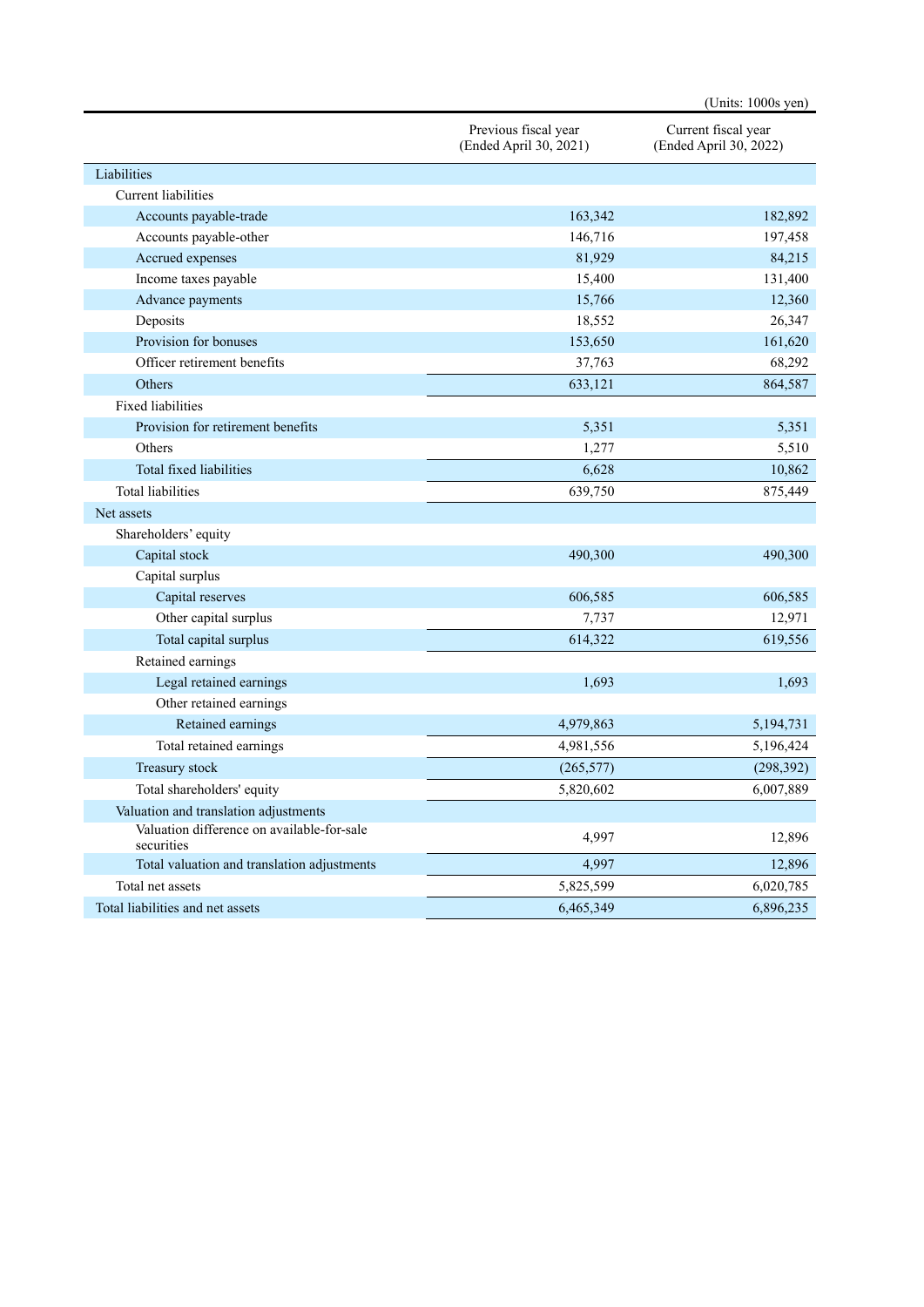## (2) Profit and loss statement

|                                               |                                                      | (Units: 1000s yen)                                  |
|-----------------------------------------------|------------------------------------------------------|-----------------------------------------------------|
|                                               | Previous fiscal year<br>(May 1, 2020-April 30, 2021) | Current fiscal year<br>(May 1, 2021-April 30, 2022) |
| <b>Net Sales</b>                              |                                                      |                                                     |
| Sales from service                            | 1,703,638                                            | 1,883,658                                           |
| Product sales                                 | 3,292,259                                            | 3,570,511                                           |
| Sales of finished goods                       | 777,747                                              | 877,161                                             |
| Total sales                                   | 5,773,644                                            | 6,331,332                                           |
| Cost of sales                                 |                                                      |                                                     |
| Cost of service                               | 879,861                                              | 938,723                                             |
| Cost of product sales                         |                                                      |                                                     |
| Stock of products at beginning of the year    | 98,810                                               | 143,020                                             |
| Cost of product sales during year             | 1,741,652                                            | 1,888,085                                           |
| Total                                         | 1,840,462                                            | 2,031,106                                           |
| Transfer to other accounts                    | 18,543                                               | 19,305                                              |
| Stock of products at year end                 | 143,020                                              | 235,893                                             |
| Cost of production sales                      | 1,678,898                                            | 1,775,907                                           |
| Cost of goods sales                           |                                                      |                                                     |
| Stock of goods at beginning of the year       | 91,986                                               | 77,008                                              |
| Cost of goods sales during year               | 528,607                                              | 614,212                                             |
| Total                                         | 620,594                                              | 691,220                                             |
| Transfer to other accounts                    | 16,948                                               | 21,833                                              |
| Stock of goods at year end                    | 77,008                                               | 68,197                                              |
| Cost of goods sales                           | 526,636                                              | 601,189                                             |
| Total cost of sales                           | 3,085,397                                            | 3,315,820                                           |
| Gross profit                                  | 2,688,247                                            | 3,015,511                                           |
| Selling, general, and administrative expenses | 2,410,788                                            | 2,575,552                                           |
| Operating income                              | 277,458                                              | 439,959                                             |
| Non-operating income                          |                                                      |                                                     |
| Interest received                             | 129                                                  | 83                                                  |
| Interest from invested securities             | 487                                                  | 487                                                 |
| Dividends received                            | 1,275                                                | 1,200                                               |
| Commissions received                          | 289                                                  | 312                                                 |
| Exchange gain                                 | 422                                                  | 8,383                                               |
| Insurance cancellation refund                 | 32,600                                               |                                                     |
| Grant income                                  | 14,630                                               |                                                     |
| Others                                        | 3,542                                                | 2,406                                               |
| Total non-operating income                    | 53,377                                               | 12,873                                              |
| Non-operating expenses                        |                                                      |                                                     |
| Acquisition cost for treasury stocks          |                                                      | 116                                                 |
| Total non-operating expenses                  |                                                      | 116                                                 |
| Ordinary income                               | 330,836                                              | 452,715                                             |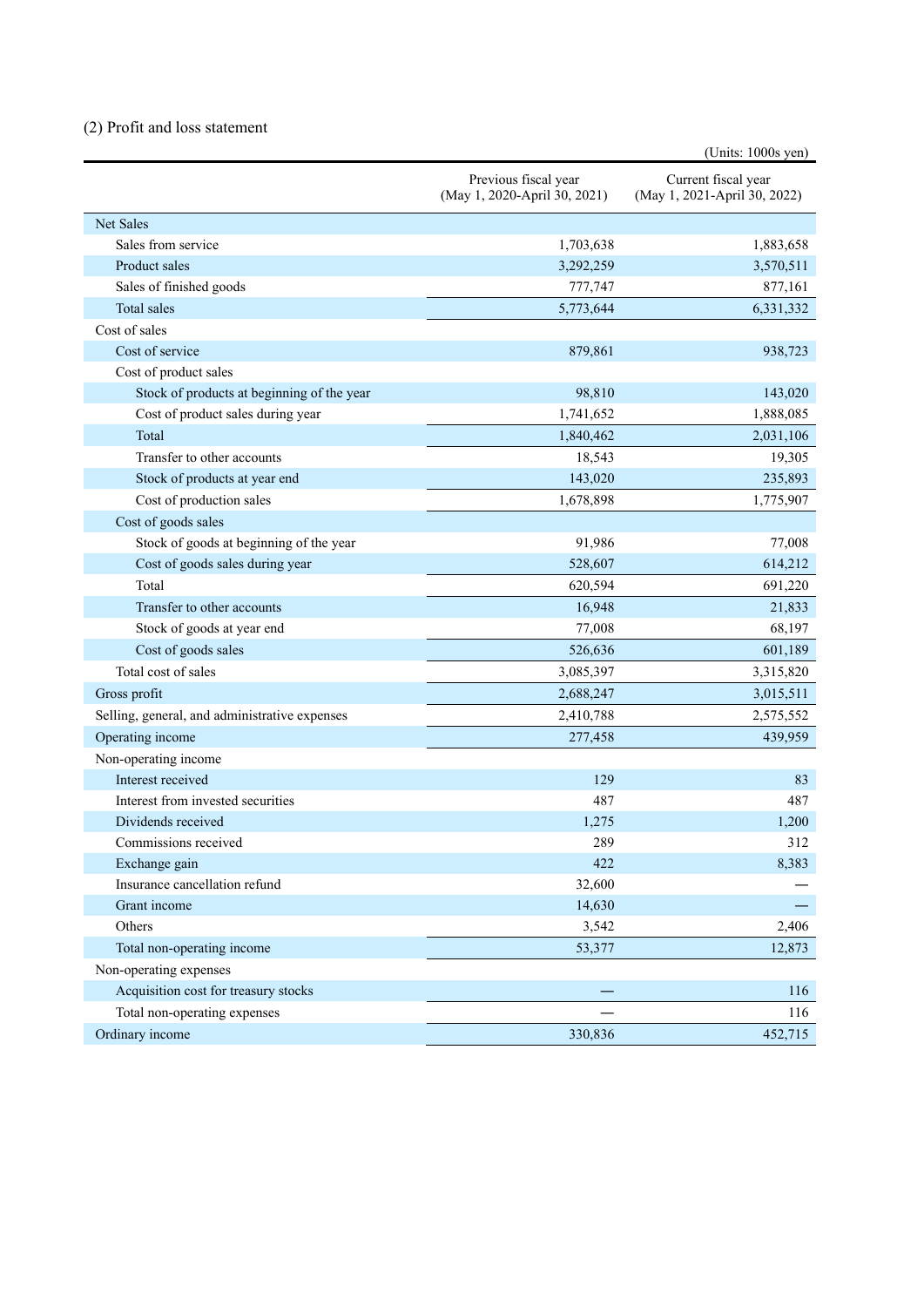(Units: 1000s yen)

|                                    | Previous fiscal year<br>(May 1, 2020-April 30, 2021) | Current fiscal year<br>(May 1, 2021-April 30, 2022) |
|------------------------------------|------------------------------------------------------|-----------------------------------------------------|
| Extraordinary income               |                                                      |                                                     |
| Profit from sales of fixed asset   | 329                                                  | 352                                                 |
| Total extraordinary income         | 329                                                  | 352                                                 |
| <b>Extraordinary</b> losses        |                                                      |                                                     |
| Loss on sales of fixed assets      |                                                      | 708                                                 |
| Loss on retirement of fixed assets | 3,083                                                | 316                                                 |
| Total extraordinary losses         | 3,083                                                | 1,024                                               |
| Net income before taxes            | 328,082                                              | 452,043                                             |
| Current income taxes etc.          | 59,261                                               | 143,070                                             |
| Income tax adjustment              | 43,317                                               | (23, 837)                                           |
| Income taxes                       | 102,579                                              | 119,232                                             |
| Net income                         | 225,503                                              | 332,810                                             |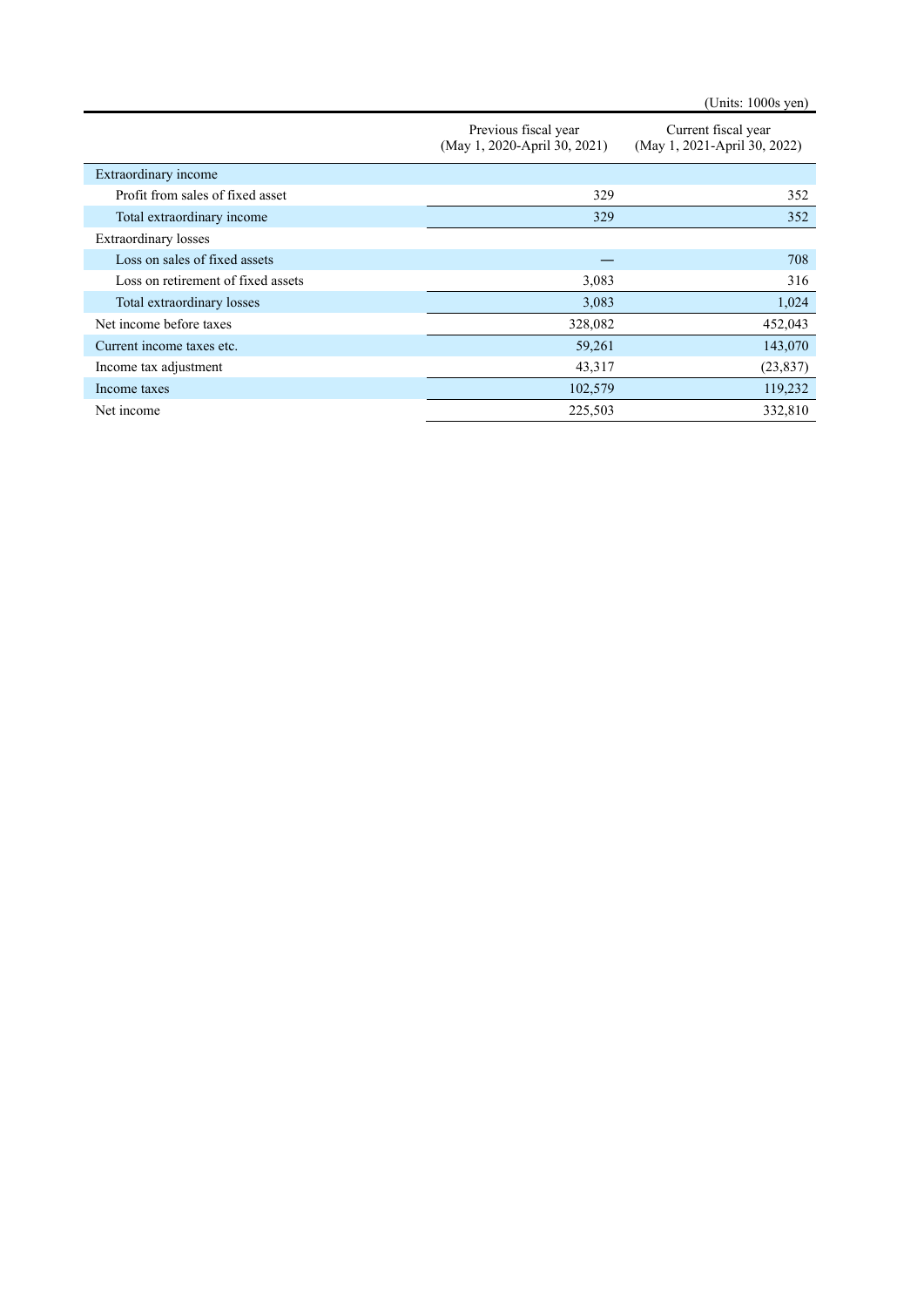## (3) Statement of cash flows

|                                                            |                                                          | (Units: 1000s yen)                                      |
|------------------------------------------------------------|----------------------------------------------------------|---------------------------------------------------------|
|                                                            | Previous fiscal year<br>(May 1, 2020-<br>April 30, 2021) | Current fiscal year<br>(May 1, 2021-<br>April 30, 2022) |
| Cash flows resulting from operating activities             |                                                          |                                                         |
| Net income before taxes                                    | 328,082                                                  | 452,043                                                 |
| Depreciation expenses                                      | 411,169                                                  | 468,455                                                 |
| Increase (decrease) in allowance for doubtful accounts     | 2,065                                                    | (29)                                                    |
| Increase (decrease) in provision for bonuses               | 2,750                                                    | 7,970                                                   |
| Increase (decrease) in provision for retirement benefits   | (658)                                                    |                                                         |
| Increase (decrease) in officer retirement benefits         | (100,000)                                                |                                                         |
| Interest and dividends received                            | (1, 404)                                                 | (1,283)                                                 |
| Interest from invested securities                          | (487)                                                    | (487)                                                   |
| Foreign exchange losses (gains)                            | (618)                                                    | (5,979)                                                 |
| Subsidy income                                             | (14, 630)                                                |                                                         |
| Insurance cancellation refund                              | (32,600)                                                 |                                                         |
| Profit on sales of fixed asset                             | (329)                                                    | 355                                                     |
| Loss on disposal of fixed assets                           | 3,083                                                    | 316                                                     |
| Decrease (increase) in notes and accounts receivable-trade | 19,619                                                   | (61, 559)                                               |
| Decrease (increase) in inventory assets                    | (68, 481)                                                | (150, 940)                                              |
| Increase (decrease) in accounts payable-trade              | (4,287)                                                  | 19,549                                                  |
| Increase (decrease) in accrued consumption taxes           | (7,400)                                                  | 30,529                                                  |
| Others                                                     | (24, 392)                                                | 58,655                                                  |
| Subtotal                                                   | 511,481                                                  | 817,596                                                 |
| Interest and dividends received                            | 2,406                                                    | 2,173                                                   |
| Grant received                                             | 14,630                                                   |                                                         |
| Income taxes paid                                          | (169, 181)                                               | 7,361                                                   |
| Cash flows due to operating activities                     | 359,336                                                  | 827,132                                                 |
| Cash flows due to investing activities                     |                                                          |                                                         |
| Purchase of property, plant, and equipment                 | (350, 105)                                               | (370,085)                                               |
| Sales of tangible fixed assets                             | 420                                                      | 1,283                                                   |
| Purchase of intangible fixed assets                        | (96, 152)                                                | (65,510)                                                |
| Purchase of investment securities                          |                                                          | (47, 492)                                               |
| Revenue from cancellation for insurance                    | 108,887                                                  |                                                         |
| Withdrawal of loans                                        |                                                          | (882)                                                   |
| Collection of loans receivable                             |                                                          | 292                                                     |
| Payments into time deposits                                | (405,000)                                                | (5,000)                                                 |
| Proceeds from withdrawal of time deposits                  | 405,000                                                  | 405,000                                                 |
| Others                                                     | 1,132                                                    | (8, 864)                                                |
| Cash flows due to investing activities                     | (335, 819)                                               | (91,260)                                                |
| Cash flows due to financing activities                     |                                                          |                                                         |
| Cash dividends paid                                        | (168, 915)                                               | (118, 502)                                              |
| Purchase of treasury stock                                 |                                                          | (39,019)                                                |
| Others                                                     | (948)                                                    | (239)                                                   |
| Cash flows due to financing activities                     | (169, 864)                                               | (157,761)                                               |
| Effect of exchange rate on cash and cash equivalents       | 618                                                      | 5,979                                                   |
| Net increase (decrease) in cash and cash equivalents       | (145, 728)                                               | 584,089                                                 |
| Balance of cash and cash equivalents at beginning of year  | 1,555,817                                                | 1,410,088                                               |
| Balance of cash and cash equivalents at end of year        | 1,410,088                                                | 1,994,178                                               |
|                                                            |                                                          |                                                         |